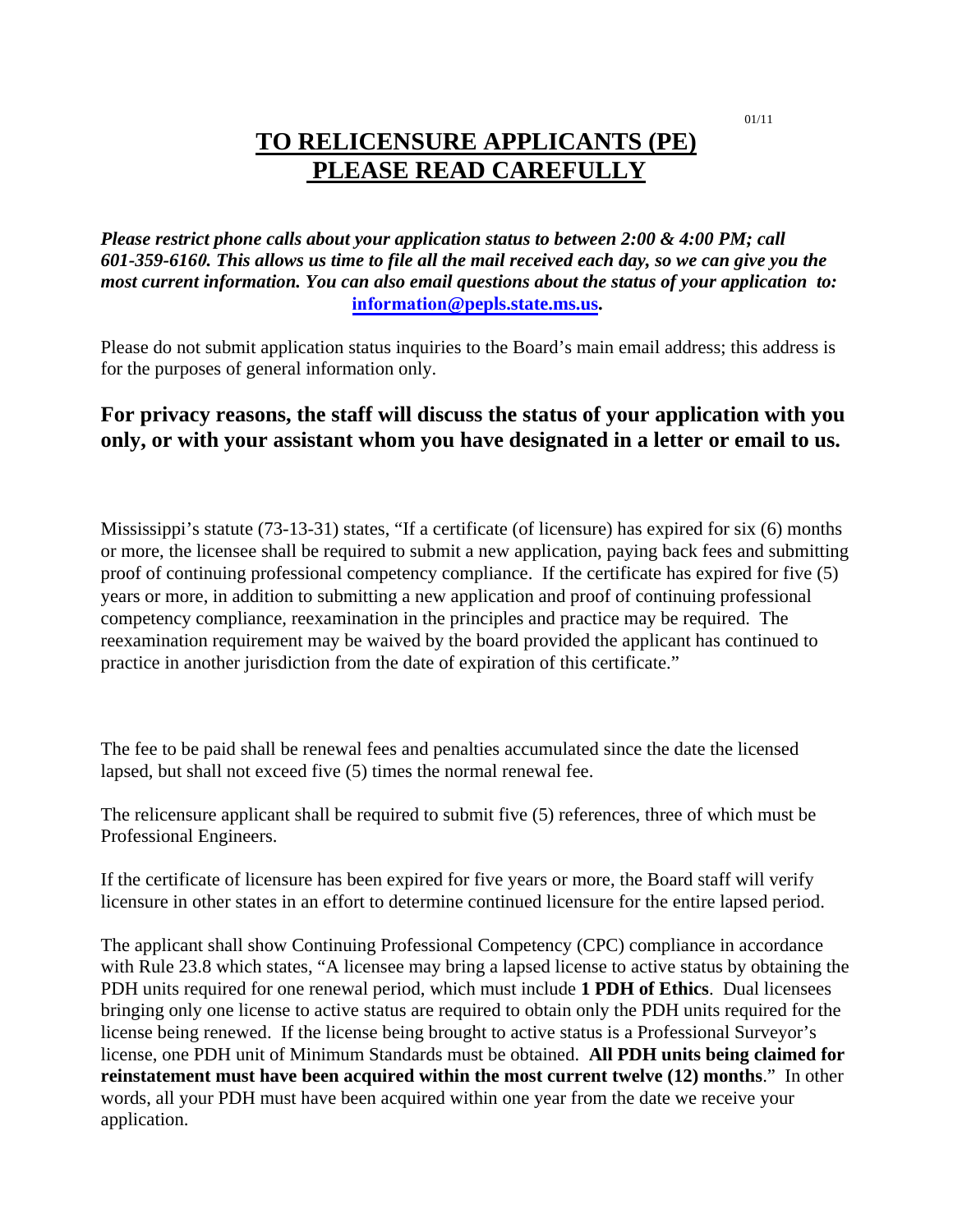15 PDH units are required for one renewal period for Professional Engineers; 12 PDH units are required for one renewal period for Professional Surveyors. **Supporting documentation must be included with your completed PDH Activity Log.** 

01/11

If you have any questions regarding the possibility of relicensure, please submit them **in writing** to the Board office by email to information@pepls.state.ms.us

Rule 4.04 of the Board regulations states, "The certificate of licensure for a Professional Engineer comity licensure will bear the date the application is approved by the Board in accordance with Board procedures." Mississippi does not have temporary permits and does not allow for "one project unlicensed practice" or " short-term unlicensed practice".

An application review committee meets *usually* at the end of each month to review all completed comity applications and completed relicensure applications; licensures are issued at that time. Under these circumstances an applicant is not allowed to offer his services or to *begin* a project until his licensure is effective. **An applicant is not allowed to use an out-of-state seal with a note that his Mississippi application is in process.**

**If you are submitting an NCEES record**, complete Sections 1, 2, and 6 of the application. If you are not submitting an NCEES record, the **entire** application must be completed. (An NCEES record is your resume booklet maintained by NCEES for an annual fee; it is not simply a "record" of your exam grades.) **Your full name (no initials) and social security number are required by state law.** *At the Board's discretion, additional references (over and above those already in your NCEES record booklet) may be required. We require at least one reference to be dated within 6 months of the date of application.* 

## *To apply for Relicensure PE licensure, you must complete and submit the following items:*

- **Application, completed, notarized, with fee and passport quality photo attached**
- **Character Reference Forms in separate sealed envelopes bearing the references' signatures across the envelopes' seal (State law requires 5 references, 3 of whom must be Professional Engineers.**
- **A completed PDH Activity log with supporting documentation; PDH must be from courses taken during the last twelve months, including at least 1 PDH in ethics**

**The fee** is based on a sliding scale depending on when the license lapsed. Prior to submitting your relicensure application, you should contact the Board office to verify WHEN your license lapsed and the APPLICATION FEE you should submit. Your inquiry should be sent by email to information  $\omega$  pepls. state ms.us; you should receive a response within a couple of days.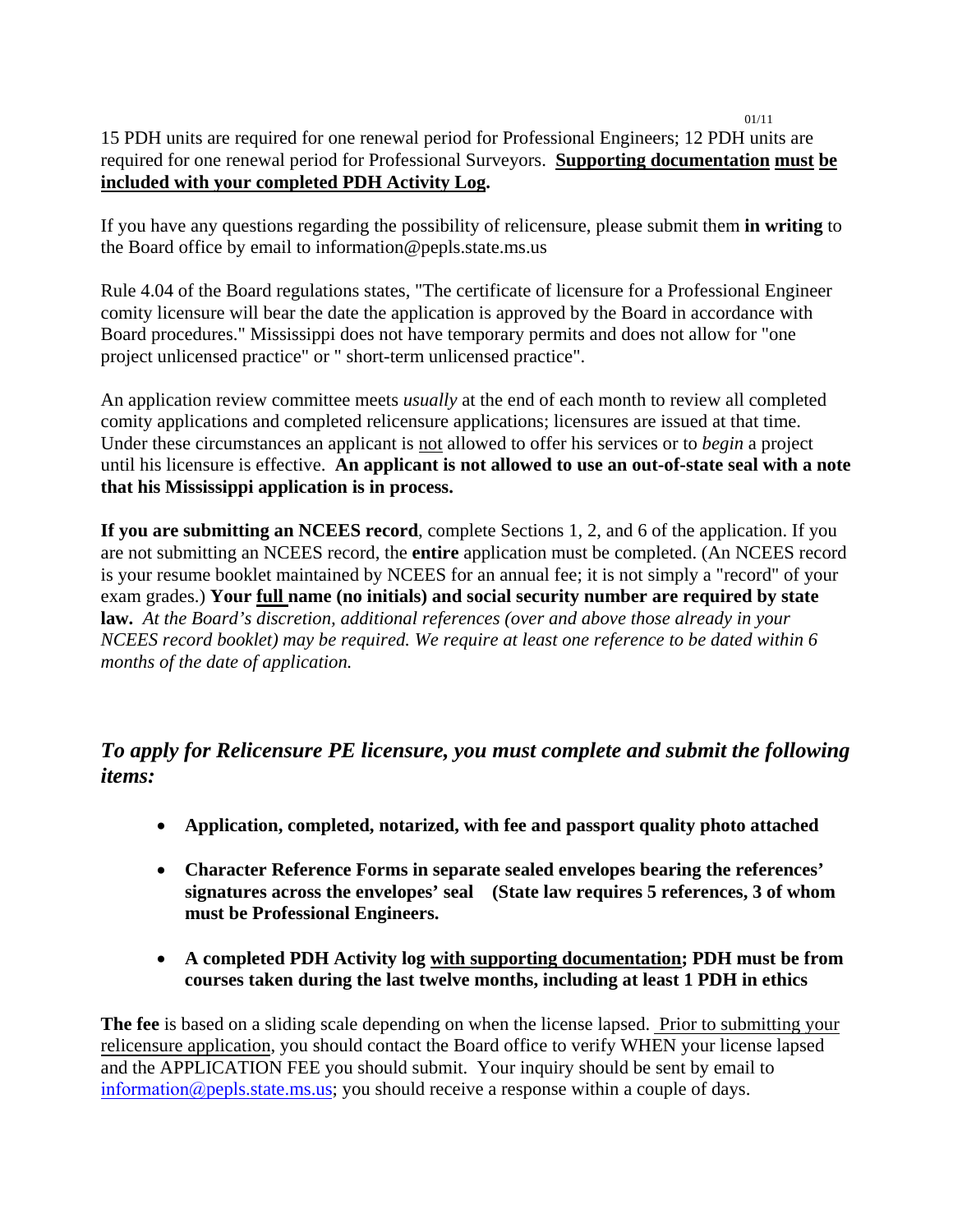**Character Reference Form**: (A) Make as many copies of the Character Reference form as are necessary to meet the required 5, three of whom must be PE's.

(B) Fill out page one and the applicant's name at the top of page two as indicated. Mail it to your reference(s), with a **stamped business size envelope** addressed to: Miss. Board of Licensure for Professional Engineers & Surveyors, 660 North Street, Suite 400, Jackson, MS 39202. (C) The reference must place the completed Character Reference form into a business size envelope, seal the envelope, and sign across the back flap of the envelope. He (she) then must mail it *directly* to the Board office. BE ADVISED that we will not accept forms that are not sealed and signed across the back flap.

**It is acceptable for you to submit your Character Reference Forms** *along with your application in one large submission***; however, these forms MUST be in separate envelopes bearing the appropriate signature across the envelope seal. Forms that do not comply with these instructions will not be accepted and the applicant will be instructed to obtain new forms; the Board staff will not remediate forms that do not comply these instructions.** 

#### *When completing the application form...*

**GENERAL INFORMATION - Section 1** - Follow all directions carefully. Your full name and your social security number are required by state law.

**REGISTRATIONS - Section 2** - Supply the required information on your FE (Engineer Intern/Engineer-in-Training/Fundamentals of Engineering) Exam and your PE (Professional Engineer) Exam. "No." refers to your EI# or your PE# of your first (initial) licensure.

**EDUCATION – Section 3** – Supply the required information on your degree (s).

**EXPERIENCE - Section 4** – All time must be accounted for, including military time, illness, unemployment, etc. Each company you worked for is considered an engagement. If you were promoted within a company, do not indicate a change in engagements. If an engagement was part time work, indicate part time and the number of hours you worked per week. Experience must be started on the application form first. If you need additional pages, please number each page accordingly.

If you did not work directly for a PE, list the person to whom you report directly AND the next person "up the chain of command" **who is a PE**. Mark the PE's name with an \*.

**REFERENCES - Section 5** - The law requires that the application contain the names of five references, three of whom must be Professional Engineers, having personal knowledge of the applicant's engineering experience. Provide a complete address for each reference.

Complete the application and print it. Be sure to retain a copy of your records. Attach your photo (passport quality only) and have the application notarized. Submit it with the application fee by